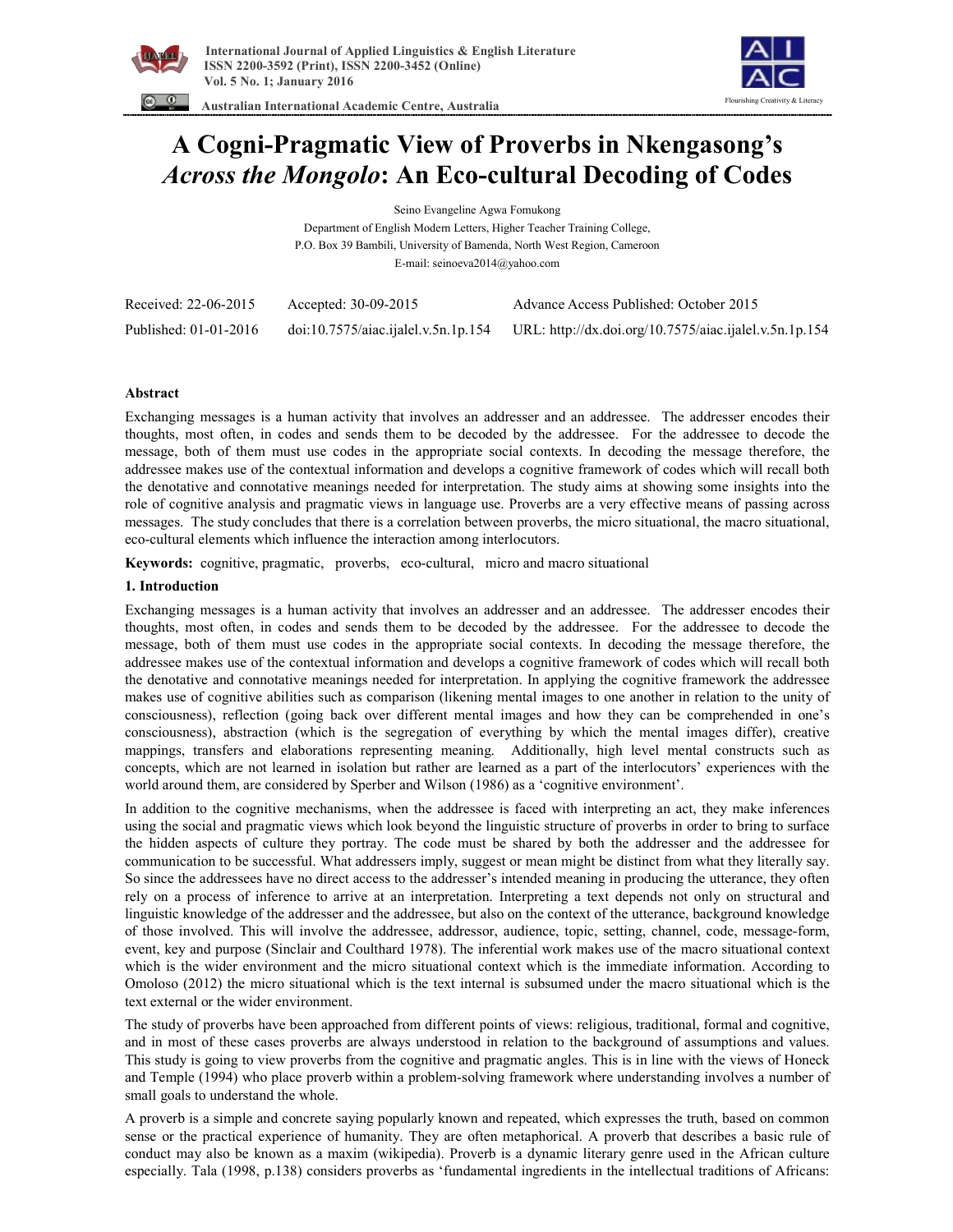They stem from everyday activities and embrace the philosophical and socio-cultural value systems of the people.' Proverbs therefore, are coined to reflect the world view which comes from the users' observation of the world. The tradition of the people recognises a particular set of images that existed originally in the tradition.

Szabo in a document draws inspiration from the Great Chain of Being theory inspired by Lakoff and Turner's (1989) analysis of the Great Chain Metaphor to understand the meanings of proverbs through the comprehension of human features and behaviours, and vice-versa, via analogy with animals and objects. Szabo, in describing proverbs says that proverbial metaphors have three types of schemas involved.

- 1) The specific-level schema representing the source domain(i.e. the literal content of the proverb)
- 2) The specific-level schema representing the target domain( the content the user actually wants to put into the proverb)
- 3) The generic-level schema mediating the transition from the specific source to the specific target.

The generic-level schema is evidently the semantic common part between what was literally said in the text and what was actually intended to be conveyed. The source domain and the target domain can only get to the generic domain when coder draws images from the culture of the people and from the original context to make relevance to better the present situation. It is this contextual usage that gives the proverb its meaning and makes it relevant.

Bradbury (2002, p. 262) quotes a formal definition from Honeck (1997,p.18) which states that 'a proverb can be regarded as a discourse deviant relatively concrete, present (nonpast) tense statement that uses characteristic linguistic markers to arouse cognitive ideals that serve to categorise topics in order to make a pragmatic point about them'. Bradbury (ibid, p. 263) goes on to argue that Honeck affirms that cultural contexts enrich the study of proverbs, but argues nevertheless that for theoretical purposes proverbs can be 'abstracted away from their cultural specifics' because 'the mental structures and processes of Homo sapiens are explainable on the basis of the same theoretical principles'. This is in line with the assertion that proverbs vary because of their different cultural background but have definitive features. There is the possibility of using a theory to interpret the proverbs meanwhile the cultural background or the 'socially acquired knowledge' makes it possible to understand the proverbs as used in a particular context. The cultural background brings in the cultural elements that make the audience readily identify or interpret the text.

Culture as Rong (2013, p. 13) argues, can be the beliefs, norms and attitudes that are used to guide one's behaviours and to solve human problems. Rong quotes Hall (1976) concluding that 'there is not one aspect of human life that is not touched and altered by culture.' Therefore the culture of a people encompasses everything in the life of that community- the eco-system, beliefs, behaviours, practices, trade, language etc. The elements of culture that we have in every tribe therefore inform their coinage of proverb. Eco, on its part is a prefix relating to ecological or environmental elements. Ecoculture therefore combines the culture of a people and the environmental or ecological elements. These elements include natural resources like water, air, wildlife, natural features and the ecosystem. Proverb as an aspect of culture makes use of the environmental and ecological elements to state a truth about people. The images used are ecological elements known and used by people using the proverbs. To understand a people's proverb therefore one needs to understand the people's ecoculture in conjunction with the context of use.

# **2. Review of Some Related Works**

Some researchers have worked on proverbs, culture and cognitive dimensions and come out with revealing results. Omoloso (2012) looks at the context-structure of Yoruba proverbs in discourses, in which he brings out the situational and linguistic contexts of proverbs. He concludes that proverbs are culture-specific, hence understanding a people's culture is understanding such people's proverbs. He emphasizes in his study that the knowledge required in addition to linguistic knowledge, is to properly contextualize and decode the meaning of proverbs, includes that of sociological, social, psychological, cosmological and backgrounds of the users of a language.

Ana Moreno unlike Omoloso takes a cross-cultural perspective of proverbs. She gives an analysis of the cognitive dimension of proverbs in English and Spanish and concludes that through the cross-linguistic examination in proverbs, there lies a cognitive and pragmatic universal principle. Moreno explains that proverbial expressions may vary across cultures but they show that the cognitive mechanisms speakers use to understand them are the same. She follows the interpretation of proverbs put forward by Lakoff (1989) who developed the 'Generic is Specific' metaphor

Cieslicka (2002) discusses the comprehension and interpretation of proverbs in L2. Here the focus is on how bilinguals understand proverbs. Cieslicka makes a comparison of the Extended Conceptual Base Theory (EBCT) and the Conceptual Metaphor Hypothesis (CMH) in proverb comprehension and concludes that the CMH depends on automatic processes that tap into pre-stored metaphorical mappings, but the EBCT hypothesizes that proverbs are processed in a series of stages starting with the literal analysis of the proverbs and ending with the recognition of their figurative meanings.

Gibbs (1995) on his part views proverbs as familiar, fixed sentential expressions that express well known truths, social norms or moral concerns. According to Gibbs and Beitel (1995), most psychologists assume that understanding figurative meanings of proverbs requires various kinds of higher order cognitive abilities and they suggest that the ability to understand proverbs reveals the presence of metaphorical schemes that are ubiquitous in everyday thought.

 The cognitive view of proverb cognition is universal but the pragmatic perspective looks beyond the linguistic structure into the macro situational factors. It is from this perspective that this study is going to analyze the cogni-pragmatic aspects of proverbs in Nkengasong's *Across the Mongolo*.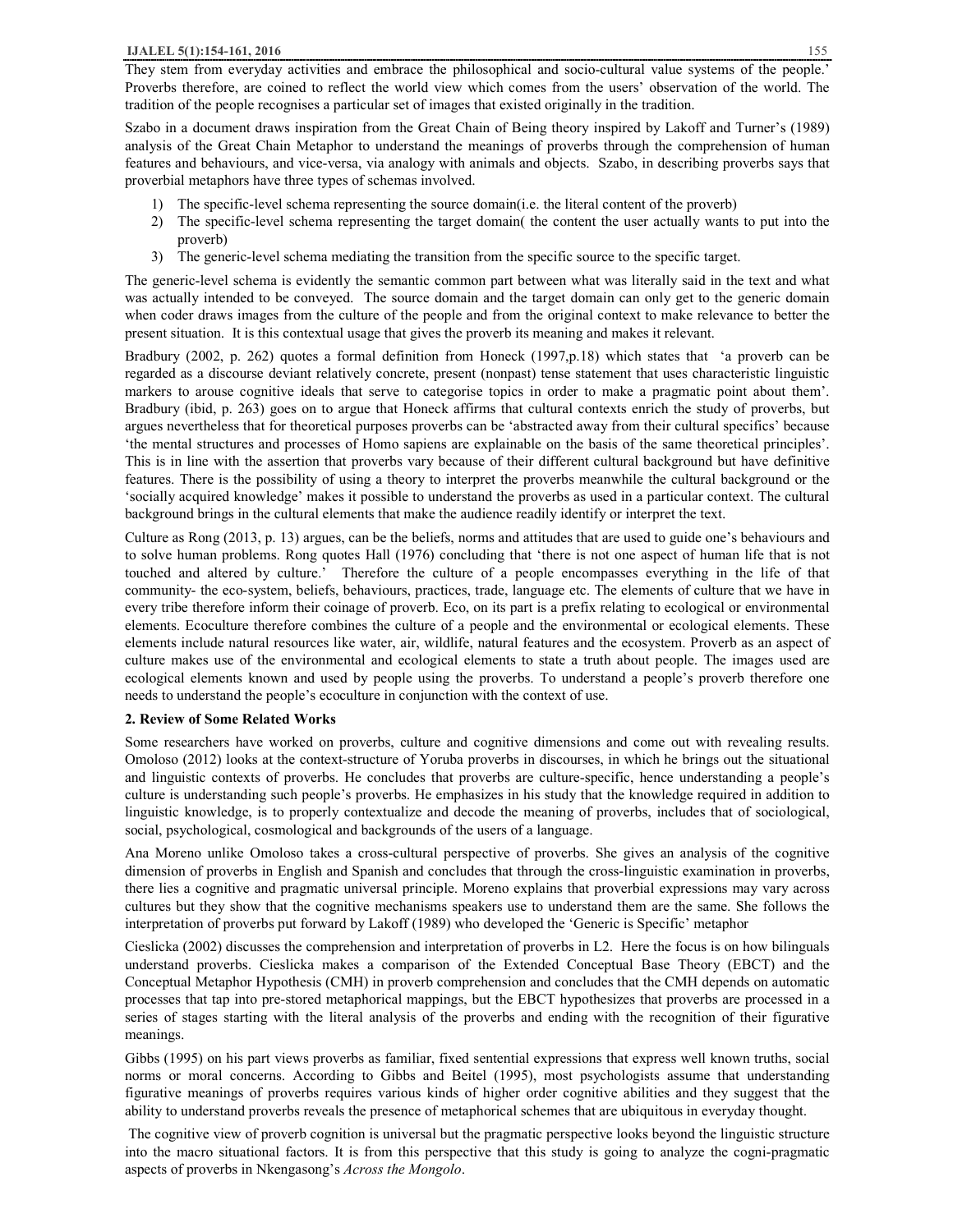#### **3. Micro-Situational**

The micro situational factors explicate the immediate situation which is the text internal. The micro situational context of *Across the Mongolo* by John Nkemngong Nkengasong, will be discussed. Published in 2004 by John Nkemngong Nkengasong, *Across the Mongolo* describes the experiences of Ngwe from his primary school to the university. Through Ngwe's experiences, Nkengasong exposes the disparirty between the poor and the rich and the problems between Anglophones and Francophones in Kamangola. The novel displays the differences of life on both sides of the Mongolo elaborating on 'order' in the state of Kama and 'disorder' in the state of Ngola. Ngwe grows up in Lebialem, attends his secondary school in Wysdom College, and leaves lebialem passes though Miemfi and Atiku in Kama, and through Lewola and gets to Besaadi in Ngola.

Ngwe realises that the Mongolo or the Great River makes a difference in the Republic of Kamangola, that is, River Mongolo divides Kama and Ngola. This division is not only in the physical demarcation but also in cultural aspects like education, daily living etc. In Kama, life is smooth, beautiful and orderly. Ngwe tells his audience of the life in Wysdom College where there is order and beauty. Even the beaming of the morning sun welcomes Ngwe into that 'powerhouse of knowledge'. Ngwe describes the rays of the sun as dazzling and reflecting on the green pavements, on the grass like the garden of the gods (68). This already prepares us for the wonderful experience he gathers from Wysdom College. It is here he decides to make himself a man as his father advises. This stands out in contrast to the other side of the Mongolo, in Besaadi where life is in shambles. On his way to the University he is welcome by choking stench and visible remains of human indignity. And at the University, the stone-walled buildings of the faculties slant into the armpits of the slope in disorder (p.53). This is the beginning of disorder in Ngwe's life. He comes to discover that the University is not what he thought of while in the village. He notices that in the University, the lecturers lecture in French which he does not understand, they have to answer questions in French, the students are unkempt and life is in total disorder. Even at the restaurant, food is served in disorder.

Through the experience of Ngwe, Nkengasong presents the oppression of those from Ngwe's side of the Great River, Kama. When Ngwe is caught during the strike action he is terribly maltreated for coming from the Kama. He tries to defend himself by speaking in English but instead gets into more trouble with the policemen. In the midst of these difficulties for Anglophones, rather than join with other Anglophones to fight for equal rights, some decide to do 'boot licking' so as to have positions in government. Minister Wankili is appointed to the post of Minister in Charge of Special Duties at the Presidency of the Republic, in his speech tells Anglophones that, his office is not a gossip house for Anglophone complaints or a place where he would solve Anglophone problems'. This baffles most of the Anglophones and this is what leads Ngwe's to his demise. The Anglophones consider Minister Wankili's post as that of a spy. It is an evidence of the authorities using their Anglophone brothers to destroy them, ruin their heritage, and assimilate them so as to completely wipe out the Anglophone traditions from the face of this country' (p.135). This leads Ngwe to form the Young Anglophone Movement, YAM which disrupts his education in Besaadi.

In the social aspect Ngwe cannot successfully have Shirila to himself because Monsieur Abeso is also dating her. Shirila openly tells Ngwe that he cannot take care of her so she has to date Abeso, a Francophone. When Ngwe wants to leave Minister Wankili's house he cannot say goodbye to Shirila because she is dancing closely with Abeso. Ngwe in presenting the principles of YAM, tells the students that they the Anglophones of the state of Kama are undergoing the fifth colonisation. The first colonisation being the Germans, the second by the British, the third by the Awaras, the fourth by the French and the fifth by the Francophones of the Republic of Kamangola. This fifth colonisation is the most humiliating and excruciating because it is a French colony colonising a British colony. His not being able to have Shirila to himself is an example of the fifth colonisation. All these lead to Ngwe's frustration at the end of the novel.

#### **4. Macro-Situational (Sociocultural and Historical Context)**

Before the First World War broke out in 1914 the Germans had already annexed Cameroon in July 1884. Cameroon was a German possession but sandwiched between French and British colonies. Britain and France therefore decided to jointly attack the Germans. In September 1914, the British and French forces captured Duala in Cameroon, and the Germans were forced to retreat in land (Ngoh, 1996, p.129). According to the British, the joint Anglo-French administration should have been extended to all territories of German Cameroon, jointly or separately conquered. To this, the French refused and insisted that areas separately conquered were to be administered alone by the victorious Allied Power. This failure led to the establishment of French and British rule over the respective territories they conquered.

France governed her portion of Cameroon as part of the French colonial empire and the French policy of administration was that of assimilation. This implied that the French had to transform the colonised peoples into French citizens. Britain on its own part divided its own territory into two parts: a northern portion which was administered as part of Northern Nigeria and a southern portion which was administered as one of the provinces of the Eastern region of Nigeria (Ngoh 1996, p. 168). Unlike the French in French Cameroon, the British used the indirect rule as a policy to administer British Cameroon (later on called Southern Cameroons). The indirect rule was a system of local administration whereby traditional political institutions were maintained despite the interests and directives of the British administration.

After the plebiscite results on the 11th of February 1961 in which Southern Cameroons decided to join the Republic of Cameroon, there was a series of conferences for reunification. One was the Foumban conference, of 17-21 July 1961. In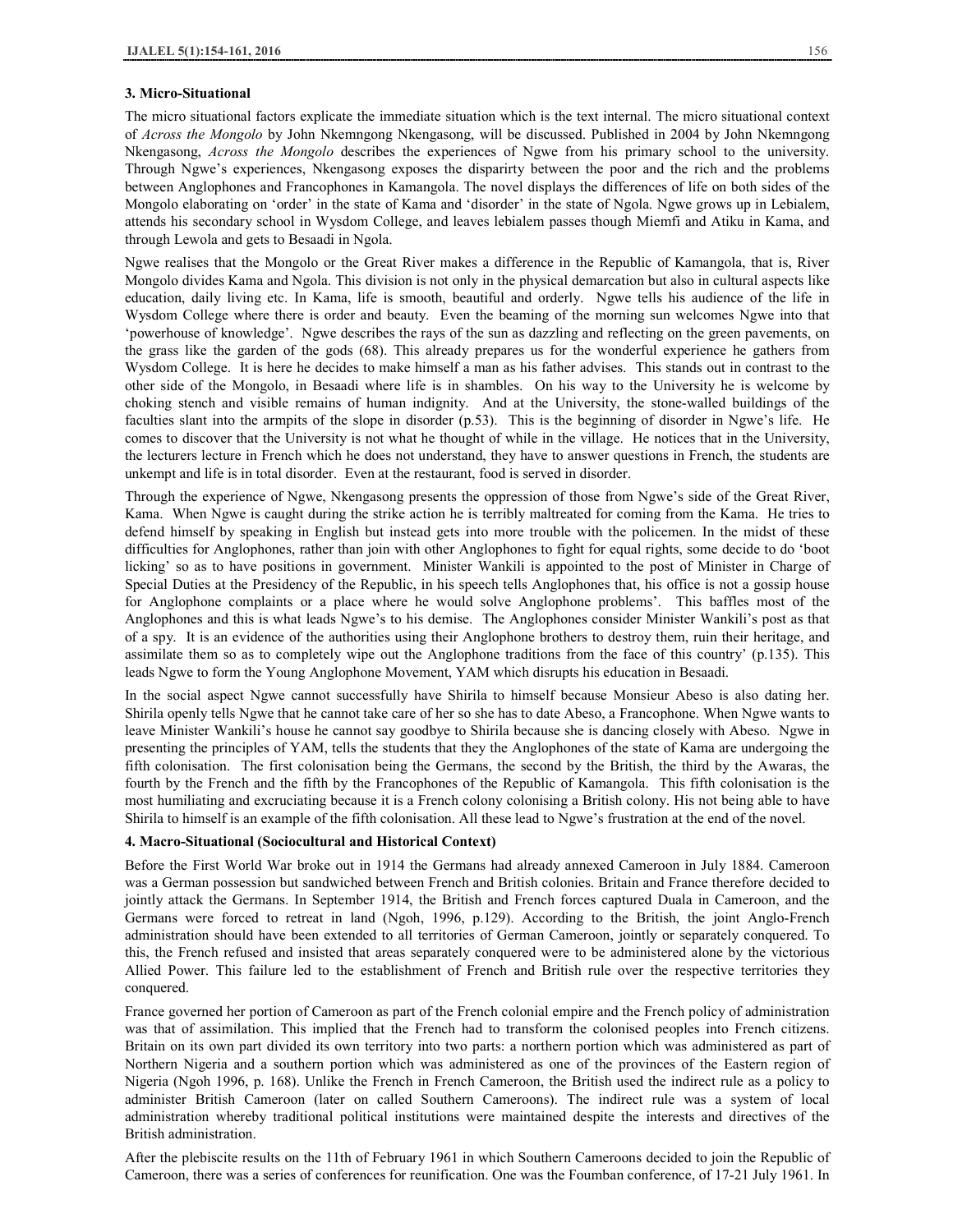## **IJALEL 5(1):154-161, 2016** 157

attendance were delegations from both, Southern Cameroons and the Republic of Cameroon. At this conference a federal system was adopted for the country (Ngoh 1996, p. 230). A unitary state was later established after a referendum on the 20th of May 1972. With the institution of the unitary state, West Cameroonians lost their sense of oneness, since the East and West Cameroons states ceased to exist. The United Republic of Cameroon was split into seven provinces, and the unitary state tacitly facilitated the marginalisation of the former state of West Cameroon (Ngoh 1996, p. 252). Many Southern Cameroonians looked forward with hope and confidence to the independence and reunification of East and West Cameroons.

The economy of Southern Cameroons and later on West Cameroon was flourishing and promising. There were many cooperatives and trade in palms, cocoa, coffee, rubber, tea and fruits, which fetched millions for the territory's economy. With international sea ports in Tiko and Victoria, as well as an inland port in Mamfe, trade was booming. As a sign of confidence in the economy, the International Barclays Bank had a branch in nearly every division in the territory by 1958 and the Bank of West Africa established a strong presence. After independence and reunification, business flourished and the West Cameroon government ensured continuity. This resulted in an economy that was the envy of West Africa. (The Post, October 11, 2002, p. 4). The legal tender of West Cameroon which was the pound sterling was changed to that of La Republic du Cameroun, the CFA. This led to a visible economic change in West Cameroon. The prices of foodstuff increased, private investment declined, many British firms such as the Kingsway, John Holt, R and W. King Ltd and non-British firms such as the United Trading Company (UTC), eventually closed down (Ngoh 1996, p.254). Before reunification, Southern Cameroons could import goods from any country without restriction except from the Eastern Bloc countries which were subjected to licensing.

Things became a little difficult with the introduction of the unitary system in 1972 which came along with regulations and tax laws that were instituted. It fixed terms and conditions of credits and controlled access to both public and private finance institutions. As a result familiar Anglophone business starved of credits (The post, October 11, 2002, p. 2). This led to Anglophone businessmen like Fomenky's Direct Supplies, Niba's Automobile, Nangah's Company, Kilo Brothers, and Che Company to find it difficult and had to drown (Ngoh, 1996, p.253). So many economic structures closed down include: POWERCAM and its hydroelectricity stations at Muyuka, Wum Area Development Agency (WADA), West Cameroon Development Agency (WCDA), Inland River Port at Mamfe, International Aircraft landing airstrips at Weh, Dairy Factory at Nkambe, and International Air Port at Tiko. With the collapse of all these existing corporations many people became jobless and depended on the government.

Looking back at the booming and promising economic situation of Southern Cameroons that gradually disappeared after reunification, the Anglophone Cameroonians have come to feel marginalised by their Francophone counterparts. This had a tremendous effect on the reactions of Anglophones in the 1990s. In this light, John Nkemngong Nkengasong, born in Lewoh Fondom, Lebialem division, in the South West Region of Cameroon, presently a lecturer of Literature in the Department of English, University of Yaoundé 1, a well-known critic and poet, playwright and novelist, joins other Anglophone Cameroon Writers in looking back with anger

In reality Nkengasong, in his novel entitled *Across the Mongolo,* is presenting the situation of Anglophone students in Cameroon in the days of University of Yaoundé, today University of Yaoundé 1. In the text, the state of Kama represents the former West Cameroon and Ngola is the former East Cameroon. The Republic of Kamangola is the present day Republic of Cameroon. The use of the Francophones and the Anglophones already situates the story.

 Taking into consideration the colonial past of the Republic of Cameroon, there has been a profound negative influence on the situation of the English-speaking people. Prior to independence, the two states developed specific cultural, economic and political trajectories. But the political decision at the international level brought an abrupt stop to these developments, forcing French and English Cameroon into a union. The cultural tenets of these colonial masters left a permanent mark on the people. This feeling of being different, of being superior, of being richer after the union in 1961 was a potential source of conflict.

The novel written in Cameroon by a Cameroonian and about Cameroon brings to light the issue of the Francophone/Anglophone relationship. It says that 'it was clearly the place of the younger generation to raise their voices and ask for their rights', Ngwe is in the novel standing for the All Anglophone Conferences I and II and all other institutions or groups that stood up and are standing up for equal rights in the Anglophone-Francophone relationship. Ngwe cries in despair:

curse the day that the whiteman first came to Africa and tore our world apart, brought misery to our lives, *brought anguish, pain, sorrow and despair, changed me from a Nweh man to an Anglophone and then*  subjected me into slavery in the estates of my brothers who were fortunate to be colonised by the French. *And today I was full of tears in horizons where no one wanted to see me (p.123).* 

#### Ngwe is brought so low because he is an Anglophone.

The places in the text are symbolic because they have near pronunciations to places in Cameroon and can be identified in line with their positions in Cameroon. Wysdom College in the novel is in Lebialem and in reality Seat of Wisdom College is in Lebialem and has been a renowned school since the 1980s. The route taken by Ngwe from Lebialem through Miemfi to Atiku, Lewola to Besaadi, has the same description with the route from Lebialem through Mamfe to Tiko to Douala right to Yaounde. The banana and rubber plantations described along the road from Atiku to Lewola is what is found on the Tiko-Douala highway.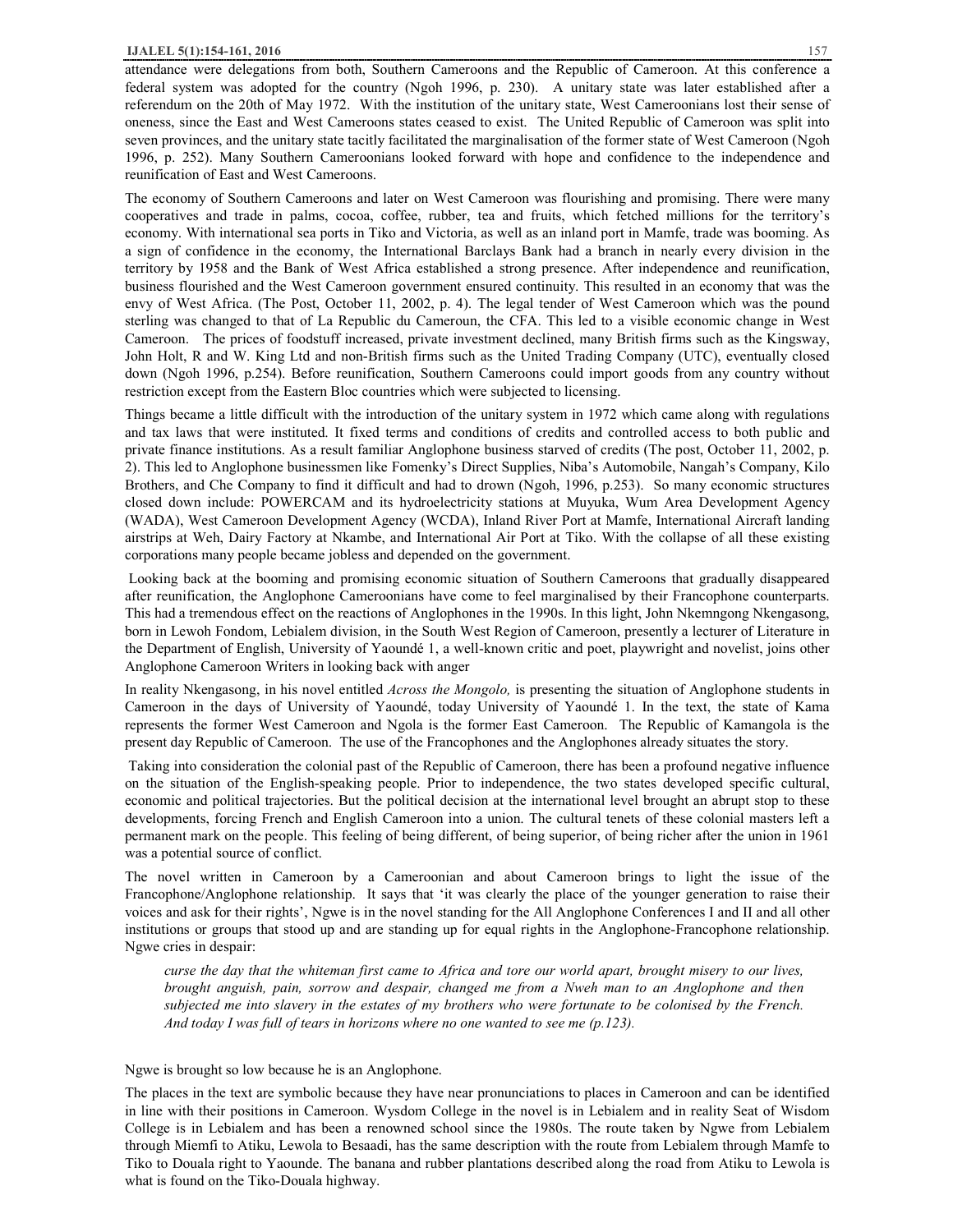## **IJALEL 5(1):154-161, 2016** 158

Besaadi in the novel is where the lone University in Kamangola is found. In Cameroon, the lone University some years back is what is known today as University of Yaounde 1 and the students' residential area is Bonamoussadi. The historic River Mongolo in the story is the famous River Mungo that was the dividing line between the former East and West Cameroon. When the bus takes off from Mongolo a disgruntled man talks about the plebiscite and unification of two states. There was a plebiscite in Cameroon in 1972 that brought about the unification of East Cameroon and West Cameroon. The languages used in the text are English, French and pidgin used in Cameroon and the talk of food like corn fufu and ndole are of Cameroon. The names used in the text represent the different groups of people talked about. For the protagonist, Ngwe, is a name from the Lebialem division of the South West Region of Cameroon.

## **5. Theoretical Framework**

Honeck and Temple (1994) give three current theories of proverb cognition that fit within the cognitive view in the sense that they have attempted to explicate proverb processing by means of a set of interrelated micro level processes. These theories are: the Extended Conceptual Base Theory (ECBT); the Great Chain Metaphor Theory (GMCT); and the Dual Coding Theory (DCT). These theories emphasize comprehension rather than production, although ECBT attempts to explain a wide range of proverb phenomena. This study is going to focus on the ECBT.

The study uses the Extended Conceptual Base Theory (ECBT), as a base to examine the understanding of proverbs. The Extended Conceptual Base Theory (ECBT) has been developed and experimentally tested since 1980 by Honeck and his colleagues (Cieslicka 2002). This theory views proverb comprehension as an essential problem solving process, whereby a proverb interpreter solves a series of smaller problems in order to reach a larger goal-discerning the speaker's intended meaning. According to Honeck and Temple (1994) a problem exists whenever there is a discrepancy between a current state and the goal state.

The ECBT postulates four Phases, in the process of interpreting proverbs in Honeck (1997).

- In the first stage the proverb is identified. At this stage the interpreter recognizes the discrepancy between the literal meaning and the proverb and its context.
- The second stage is the literal transformation phase. Here the literal meaning of the proverb is elaborated and recognized. Contrasting ideas emerge. The contrast here is that the linguistic form of the proverb does not make sense out of the context in which the proverb is uttered. At this stage getting information will require inferences, associations, and elaboration in general. The use of familiar concepts to engender a more abstract meaning.
- The third is the figurative phase, which involves the creation of the so-called conceptual bases, which constitute the basis for building an analogical relationship between the contrasting sets of ideas.
- The final is the instantiation phase, the conceptual base is extended to new events. This phase permits the application of the proverb to events coming from very different domains.

This study therefore is going to analyze proverbs in *Across the Mongolo* from the view of the ECBT.

## **6. Analysis of Proverbs**

The proverbs examined are spoken by Ngwe, Marewe and the passenger in the vehicle from Atiku to Lewola. The proverbs express disgruntlement and the desire to fight against injustice and suppression.

These first three proverbs are said by the passenger in the bus from Atiku to Lewola.

Who said that the porcupine and the cutting grass could share the same hole without eating up each other? This proverb comes up immediately the driver kicks off from the River Mongolo, after the gendarmes have terrorized the passengers, and there is the discussion about the plebiscite in the bus. The man speaking considers the plebiscite as a trick of the colonial masters on the Anglophones. Before the passenger speaks the audience are exposed to the horrors of Ngwe with the gendarmes accusing him for running away from gendarmes road checks because he has not paid his tax.

In the proverb the animate image of the porcupine and cutting grass are used. The porcupine and the cutting grass are both rodents, herbivores, agricultural pests and are both delicacies to those who eat them as meat. The porcupine and cutting grass are not related to the context, Kama and Ngola talked about by the passenger. Though these are both rodents and have their similarities, they also have their differences just like Kama and Ngola. The understanding of the rodents can be transferred to human relationships (Kama and Ngola). With these differences these rodents cannot live together, because they are different kinds. Similarly, the two states are both in the Republic of Kamangola, those from Kama are different from those in Ngola, and so there will be continuous disagreement if left together.

The passenger goes further to use the scorpion and the viper to emphasize his message. He says '*Who said that the scorpion and the viper could parade on the same floor without exchanging jets of venom'.* The cosmological context of the proverb is that the scorpion and the viper are very dangerous. The venom of the scorpion and the venom of the viper are both defensive liquids sent out against their opponents. The scorpion and viper are similar in that they have jets, the poisonous sting but different in their structures. This presents both as deadly and putting them together is out of place because in spite of their similarity, the difference between the scorpion and the viper makes it difficult for them to stay together in peace. The scorpion is an arachnid (arachida class) and the viper is of the reptilia. The scorpion has legs while the viper does not. The relationship between the scorpion and the viper is extended to the fact that despite being the same republic the states of Kama and Ngola have different upbringing and the issues of the two states not being able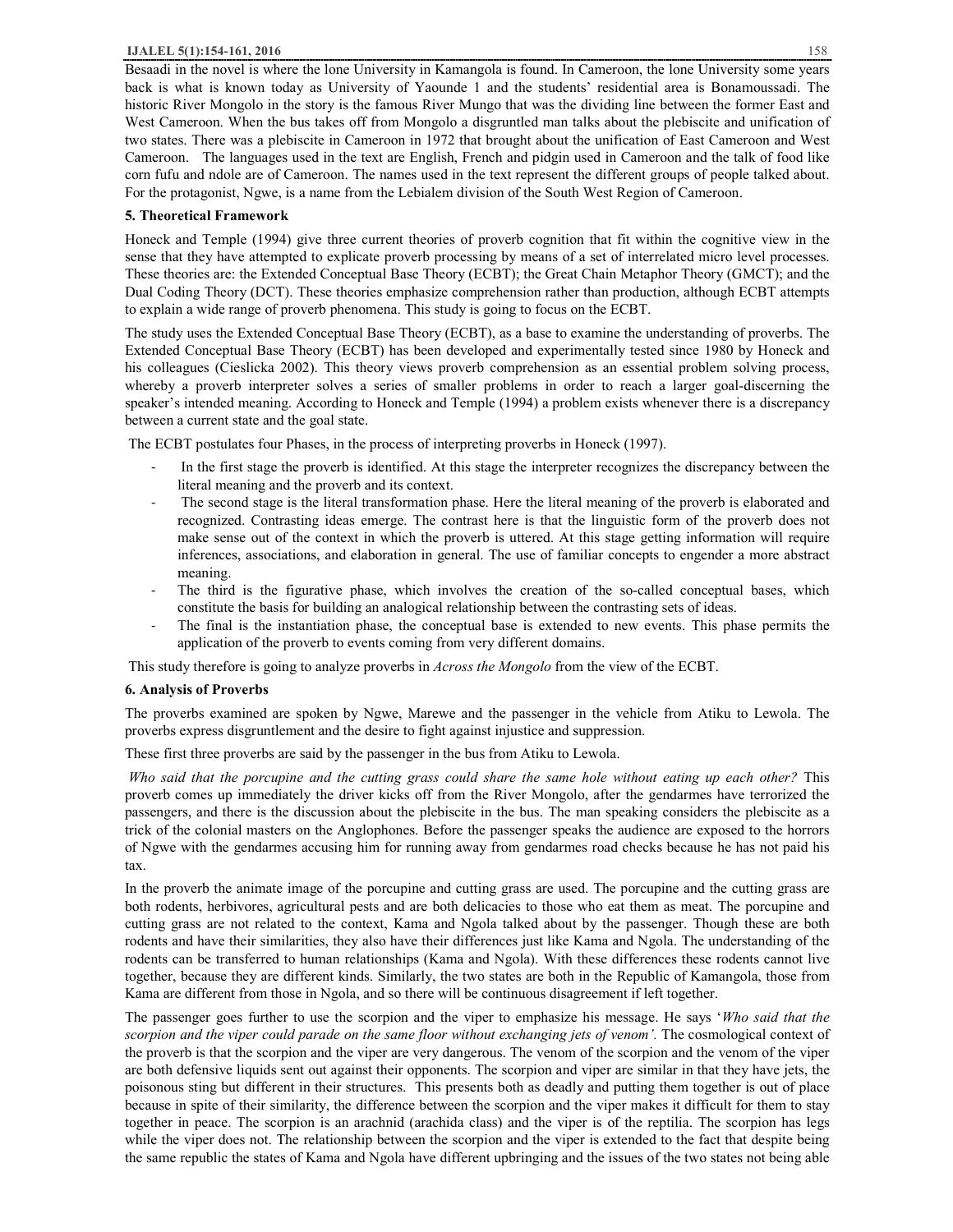## **IJALEL 5(1):154-161, 2016** 159

Still in the context of unification of Kama and Ngola, the angry passenger says that *who said that water and oil could sit in the same calabash hand in hand without separating from each other.* 

Water and oil are both liquids but are immisable- meaning they do not mix. Water and oil do not mix because water is made up of molecules that are polar and oil is made up of non-polar molecules. This insinuates that only other polar molecules can dissolve in water and non-polar molecules will dissolve in oil. This is the reason why when water and oil are put together water excludes the oil and the oil molecules make the oil to stick together.

The use of water and oil in the proverb has nothing to do with the issues in Kama and Ngola. Oil and water are both liquids but are different in the type of molecules they possess. The difference between the oil and water, is compared with the difference between Kama and Ngola. The immisable nature of water and oil is extended to understanding the differences between Kama and Ngola.

These three proverbs by the passenger show pairs with similarities but also with differences that make them to be contrastive - the porcupine/cutting grass, scorpion/viper and water/ oil. The emphasis here portrays similarities and differences using eco-cultural elements to understand human relationships. From the linguistic and situational contexts of the three proverbs above, the illocutional force is the separation of the two states of Kama and Ngola, and in the macro sense the separation of the Anglophone states from the Francophone states. Making them understand the two states cannot live peacefully together

Teacher Marewe in his attempt to help Ngwe attend a better school, feels disappointed when Ngwe's mother will not let Ngwe go with him. Teacher Marewe gives the impression that *the sticks which he was going to sound the gong had suddenly broken in pieces***.** The image of the gong and the sticks are used in this proverb. The gong is a traditional media for communication in some African countries and Cameroon in particular. Culturallly, when the gong is heard people are quiet because there is a message coming after the sound. Usually, for the gong to sound, it is struck with a wooden stick. If the stick is not there the sound of the gong cannot be heard. Looking at the proverb and its context, Teacher Marewe's demands has no relation to sticks and gongs.

The cultural implication of the stick and gong is related to the prospects Ngwe's father and Marewe have for him. The stick and gong are extended to the prospects of Ngwe's education.

Marewe insinuates impending failure of his plans when he discovers that Ngwe's mother will not comply. Marewe thinks Ngwe too intelligent and believes that Ngwe can be someone important in the family and the country. The sticks represent Ngwe's education which are used on the gong, that is, Ngwe becoming an important personality in the Republic of Kamangola and this will probably uplift the state of Kama from bondage.

Ngwe uses the animate images of tortoise and frog to express the extent of marginalization of those from Kama in the state of Ngola in the proverb '*I could be the tortoise wise, diligent and prudent, but I had to cast off my shell to look like a frog' (p.65).* Ngwe makes this utterance after he has been tormented by the gendarmes and decides to take his study seriously. While in class he asks a question in English and the class boos and jeers at him with cat-calls and screaming coming from all directions.

The tortoise just like the frog are cold blooded animals. But a frog is very different from a tortoise in that it is an amphibian with a smooth skin that moves by hopping while a tortoise is a reptile with a hard shell that moves slowly. The tortoise and the frog are not literally implicated in the speaking of English and French languages. The Anglophone is different from the Francophone just like the tortoise is different from the frog (a derogatory term referring to Francophones) in many ways. The metamorphosis from tortoise to frog is transferred to the replacement of English with French. This means he has to learn the language of his masters and though a tortoise, he has to cast off his shell to become a frog. According to Ngwe speaking English means he is a second-class citizen, 'the slave that had no voice in the high and decent life across the Great River' (p. 65).

When Ngwe discovers that Shirila is frequently being visited by Monsieur Abeso and suspects he is not just her uncle, Ngwe expresses his suspicion using the images of palm wine and calabash in the proverb, **'***palm wine enters the calabash in drops and yet fills it' (p.180).* 

Palm wine is a drink from various palm trees. It can be tapped from oil palm trees or raffia trees. Tapping it involves slashing the palm flower until the sap begins to run and attaching a gourd to collect the wine. It can take a day or two for a gourd to be full. This means the wine gets into the gourd in bits. From the proverb Shirila's actions have no relations with palm wine and calabash but an analogy can be drawn between the fact that the palm wine comes out in drops but at the end it is much, and the issue of Abeso visiting Shirila often.

This proverb explains better the gradual development of the relationship between Abeso and Shirila. The constant visits Abeso makes to Shirila's room will end up in a strong relationship, just as palm wine enters in drops but fills a calabash. Palm wine has an important sociocultural and economic value. It is used for birth ceremonies, marriages and funeral, both for traditional rites and to entertain guests. It is also a major drink in most village settings in Cameroon during relaxation. Palm wine is used because the audience knows its significance and the concept of tapping the palm wine is better understood. The analogy can be transferred to that of Shirila's relation with Abeso for the audience to understand Ngwe's story.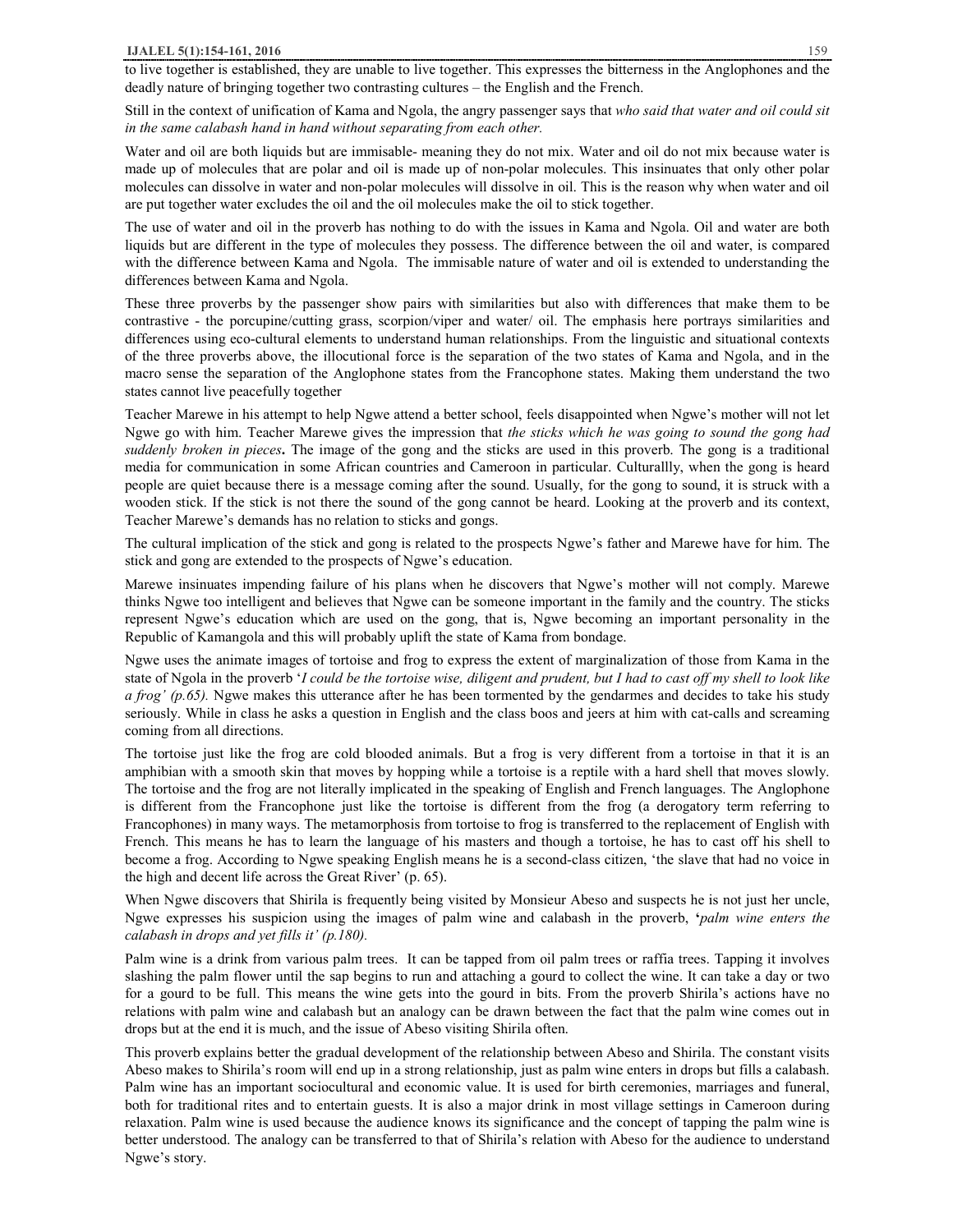In a reception at Minister Wankili's house he says that his 'office was not a gossip house for Anglophone complaints' (p. 134). Doctor Amboh and another Anglophone in their conversation conclude that Anglophones are partly responsible for the 'Anglophone problem'. They go on to explain that the duties Wankili has to carry out as Minister in Charge of Special Duties are to monitor Anglophones, slander and destroy Anglophone heritage. They agree that 'we have failed our children' (p. 137), and they promise to tell the younger generation so they could take up the challenge themselves. After listening to this conversation, Ngwe is inspired to fight and in his determination says '*It is not*  because an old man has lost his teeth that the young men will not eat the bones' (p. 137). The old losing their teeth and the young eating bones does not relate with the failure of the old generation. Only those with teeth can eat bones. The analogy between the old men without teeth and the young men eating bones, with the failure of the old generation, and opportunity and strength of the young men. This leads to the challenges Ngwe is ready to put up against the suppression of the Anglophones.

After his struggles to fight against the regime and the educational system fails, Ngwe's struggles to hang on the one thing left- his love for Shirila, but is certain he will not succeed. Ngwe sees Monsieur Abeso's Mercedez driving towards Shirila's room and decides to go there against the advice of his friend, Andas. He tells Andas that Shirila has to decide who owns her, whether it is 'Monsieur Abeso Louis le Vin, Director of Cabinet at the Presidency, or Ngwe, the son of M'menyika… a second year student of History…' In these descriptions, the disparity between the social position of Ngwe and Abeso is glaring and Ngwe knows he cannot win Shirila the reason he says '*Where else does the man lying on the ground fall apart from his grave?* (p. 190). Ngwe has already fallen in that he loses his bursary, he loses the fight against the suppression of Anglophones, he loses his father and is no longer sure even of his education. The context in which the proverb is uttered portrays a man who has nothing to gain.

## **7. Conclusion**

The study aimed at showing some insights into the role of cognitive analysis and pragmatic views in language use. The study concludes that there is a correlation between proverb, the micro situational, the macro situational, the addresser and the addressee. This analysis can be used in teaching proverbs in the secondary and high schools. Proverbs are a very effective means of passing across messages. Given the knowledge of the cultural background, the eco-cultural elements used in the proverbs facilitate interpretation of the proverbs. The use of calabash where the people are farmers, harvest calabashes and use them as containers; the use of palm wine where the people tap, drink and have value for palm wine; the use of oil and water, where the people produce oil and understand the reaction of oil in water; the use of animals like tortoise, viper, scorpion, porcupine, cutting grass, where the people are conversant with; and the use of gongs where it is being used as a musical instrument and a means of drawing attention and communicating information, make the cultural imperative aspect in the interpretation of proverbs. Nkengasong, in *Across the Mongolo* uses eco-cultural elements in proverbs to explain human attributes. This is seen the fact that he comprehends human character traits in terms of wellunderstood non-human (animal, plants and inanimate objects) attributes. The disparity between the Anglophones and the Francophones is shown through the use of these non-human attributes in proverbs used in the text.

#### **References**

Bradbury N.M (2002). Transforming Experience into Tradition: Two theories of Proverbs Use and Chaucer's Practice. *Oral Tradition, 17*(2), 261-289.

Cameron, L. and Manley, R. (ed). (2010). *Metaphor Analysis: Research Practice in Applied Linguistics, Social Sciences and the Humanities.* UK: Equinox Publishing Ltd, London.

Cieslicka, A. (2002). Comprehension and Interpretation of Proverbs in L2. *Studia Anglica Posnaniensia: international review of English Studies*, Annual

Gibbs R. and Beitel, D. (1995). *What proverb understanding reveals about how people think,* Psychological Bulletin, 118 /1:133-154

Honeck, R .P. and Temple, J. G. (1994). Proverbs: The Extended Conceptual Base and Great Chain Metaphor theories. Metaphor and Symbolic Activity, 9/2:85-112.

Honeck, R. P (1997). A Proverb in Mind: The cognitive Science of Proverbial Wit and Wisdom. Psychological Press.

Lakoff, G and Turner, M. (1980). *Metaphors We Live By.* Chicago: University of Chicago Press.

Mey, J. L. (2001). Pragmatics: an Introduction ( $2<sup>nd</sup>$ ed.). USA, UK, Australia: Blackwell Publishing.

Moreno, A. I. An Analysis of the Cognitive Dimension of Proverbs in English and Spanish: the Conceptual Power of Language Reflecting Popular Believes. http://www.skase.sk/Volumes/JTL02/04.pdf.

Omoloso, R.K. (2012). A Context-Structure Analysis of Yoruba Proverbs in Discourse. *US-China Foreign Language, 10* (7), 1318-1329.

Omoloso, R. K. (2007). An Analysis of the direct and indirect illocutions of Yoruba proverbs. Occasional Paper N0.33. Cape Town: The centre for Advanced Studies of African Society.

Ngoh, V. J**. (**1996). *History of Cameroon since 1800*. Limbe: Presbook

Nkengasong, X. (2004). Across the Mongolo. Spectrum House, Ibadan, Nigeria

Rong, H (2013). Proverbs are Reveal Cultural Diversity. *Cross-Cultural Communication, 9*(2), 31-35.